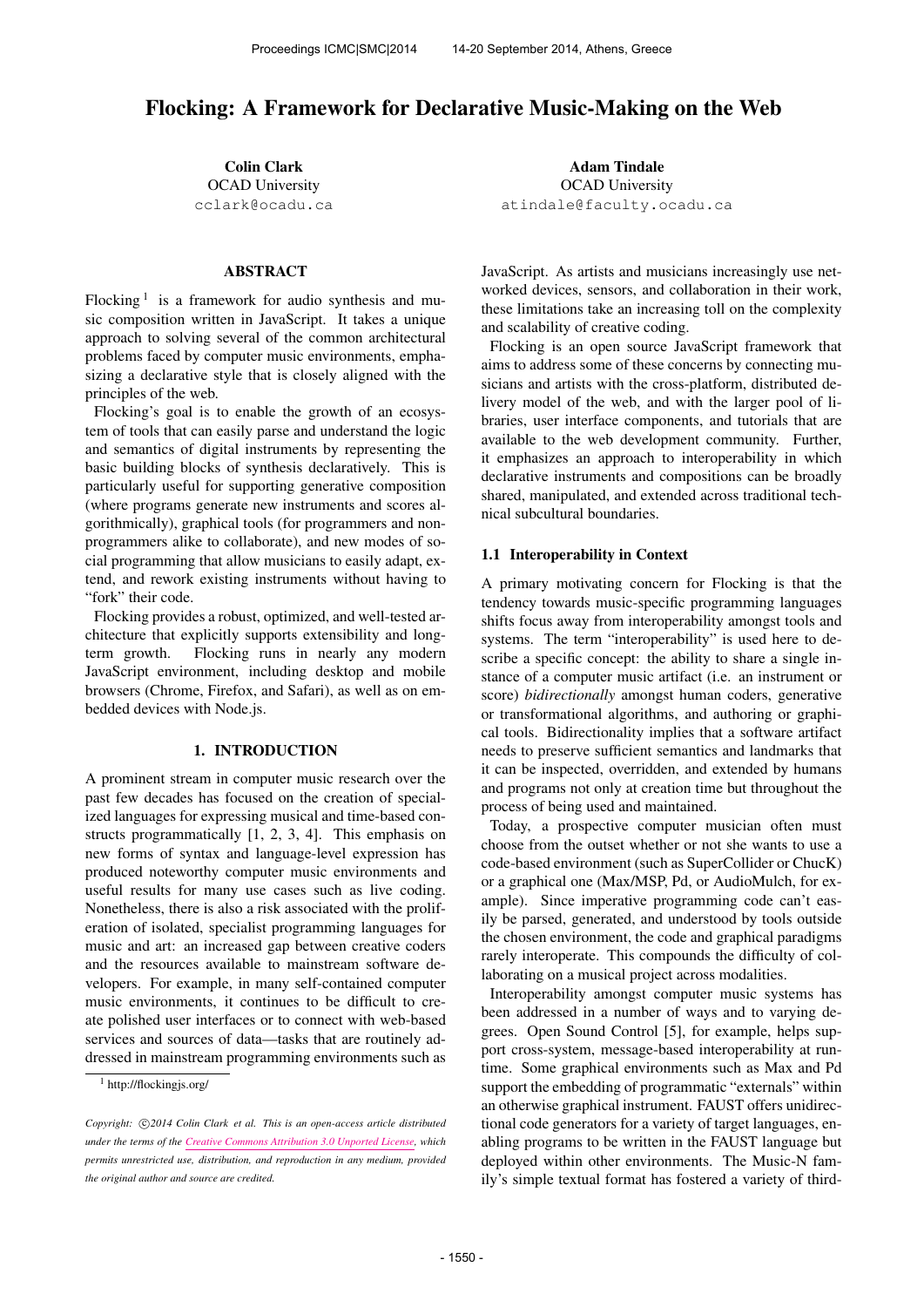party compositional tools that can process and generate score and orchestra files.

Some computer music environments also provide APIs for manipulating the language's parsing and compilation artifacts. One of CSound 6's new features includes an abstract syntax tree API, enabling a user to write C code that manipulates an orchestra prior to compilation [6]. Max/MSP's Patcher API supports the programmatic traversal and generation of a Max patch using Java or JavaScript code<sup>2</sup>. Lisp-based languages such as Extempore go further towards potential interoperability, providing macro systems that allow for more robust generative algorithms to be created within the facilities of the language itself.

Within this context, Flocking aims to provide a framework that supports extended interoperability via a declarative programming model where the intentions of code are expressed as JavaScript Object Notation (JSON) data structures. JSON is a subset of the JavaScript language that is used widely across the web for exchanging data  $3$ . Flocking's approach combines *metaprogramming* with an emphasis on publically-visible state and structural landmarks that help to support the alignment, sharing, and extension of musical artifacts across communities of programmers and tools.

#### 2. HOW FLOCKING WORKS

## 2.1 The Framework

The core of the Flocking framework consists of several interconnected components that provide the essential behaviour of interpreting and instantiating unit generators, producing streams of samples, and scheduling changes. Flocking's primary components include:

- 1. the *Flocking interpreter*, which parses and instantiates synths, unit generators, and buffers
- 2. the *Environment*, which represents the overall audio system and its configuration settings
- 3. *Audio Strategies*, which are pluggable audio output adaptors (binding to backends such as the Web Audio API or ALSA on Node.js)
- 4. *Unit Generators* (ugens), which are the samplegenerating primitives used to produce sound
- 5. *Synths*, which represent instruments and collections of signal-generating logic
- 6. the *Scheduler*, which manages time-based change events on a synth

Figure 1 shows the runtime relationships between these components, showing an example of how multiple synths and unit generators are composed into a single Web Audio ScriptProcessorNode.



Figure 1. A diagram showing Flocking's primary components and how they relate to each other and to the Web Audio API.

## 2.2 Declarative Programming

Above, we described Flocking as a declarative framework. This characteristic is essential to understanding its design. Declarative programming can be understood in the context of Flocking as having two essential aspects:

- 1. it emphasizes a high-level, semantic view of a program's logic and structure
- 2. it represents programs as data structures that can be understood by other programs

J.W. Lloyd informally describes declarative programming as "stating *what* is to be computed but not necessarily *how* it is to be computed" [7]. The emphasis here is on the logical or semantic aspects of computation, rather than on low-level sequencing and control flow. Traditional imperative programming styles are typically intended for an "audience of one"—the compiler. Though code is often shared amongst multiple developers, it can't typically be understood or manipulated by programs other than the compiler.

In contrast, declarative programming involves the ability to write programs that are represented in a format that can be processed by other programs as ordinary data. The Lisp family of languages are a well-known example of this approach. Paul Graham describes the declarative nature of Lisp, saying it "has no syntax. You write programs in the parse trees... [that] are fully accessible to your programs. You can write programs that manipulate them... programs that write programs." Though Flocking is written in ordinary JavaScript, it shares with Lisp the approach of expressing programs within data structures that are fully available for manipulation by other programs.

# 2.3 JSON

The key to Flocking's declarative approach is JSON, the JavaScript Object Notation format. JSON is a lightweight data interchange format based on a subset of JavaScript that can be parsed and manipulated in nearly any programming language. JSON provides several primary data types

<sup>2</sup> http://cycling74.com/docs/max5/vignettes/js/jspatcherobject.html <sup>3</sup> http://json.org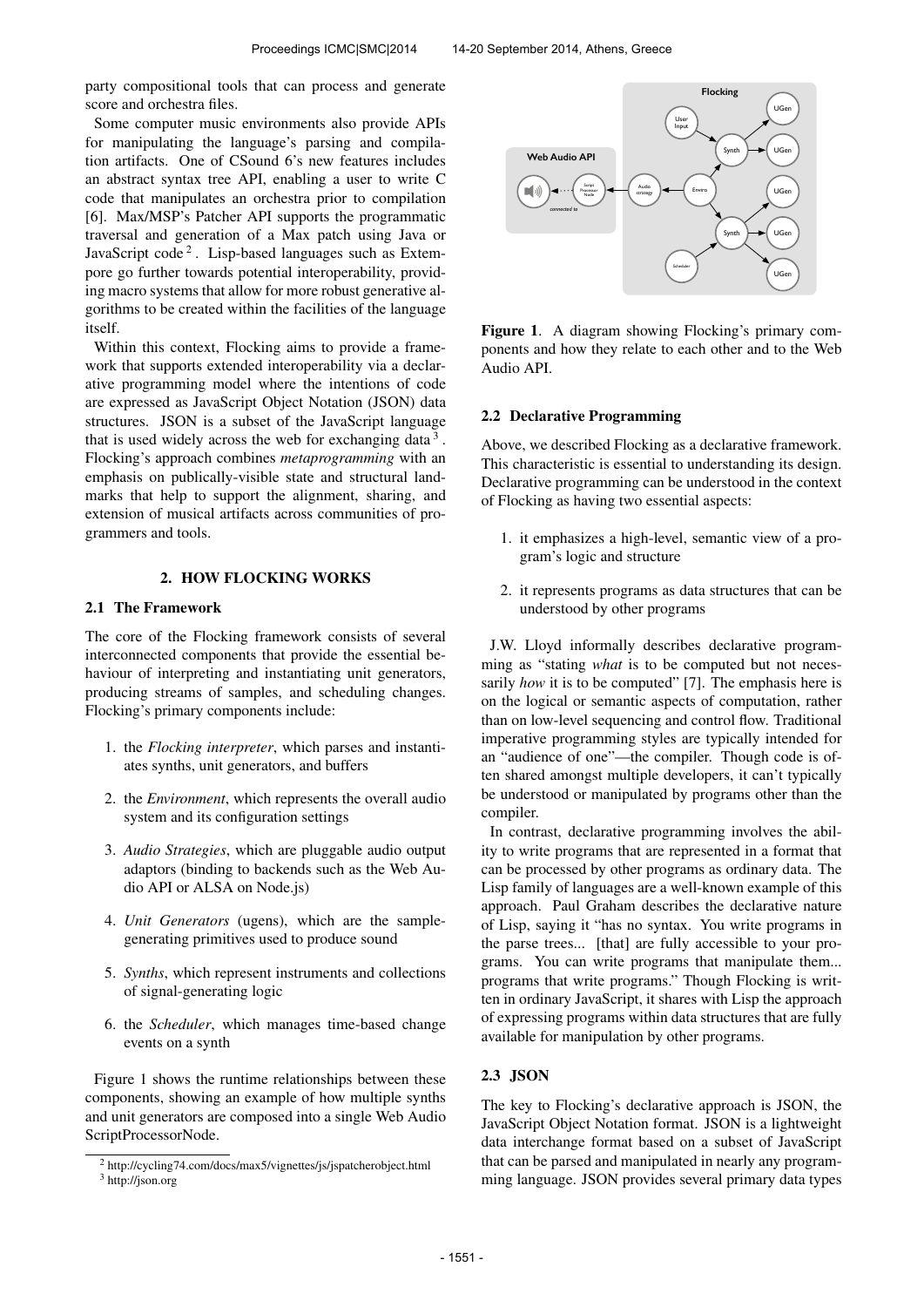and structures that are available across programming languages. The following table describes these data structures and their syntax:

| <b>Type</b> | <b>Syntax</b> | <b>Description</b>            |
|-------------|---------------|-------------------------------|
| Object      |               | Dictionary of key/value pairs |
| Array       |               | An ordered list               |
| String      | "cat"         | A character sequence          |
| Number      | 440.4         | A floating point number       |

Since JSON's syntax and semantics are identical to JavaScript's own type literals, JSON is a convenient language for representing data in web applications without imposing additional parsing complexity. All of Flocking's musical primitives are expressed as trees of JSON objects. These objects can be easily serialized, traversed, manipulated, and merged with other objects. In comparison to other music programming environments, which often describe themselves as functional or object-oriented, Flocking weaves the two approaches together in a manner that could be called "document-oriented."

#### 2.4 Unit Generator Definitions

Musicians working with Flocking don't typically instantiate unit generators directly. Instead, they compose JSON objects into trees. Each node in the tree, called a *unit generator definition* (ugenDef), describes a unit generator instance and its connection to others in the signal-processing graph. A ugenDef includes the following information:

- 1. the type of unit generator to be instantiated
- 2. a named set of inputs (key/value pairs), which can consist of either literal values (floats) or other unit generator specifications
- 3. the rate at which the unit generator will be evaluated (audio, control, or constant); this defaults to "audio" if omitted
- 4. a named set of static options, which describe how the unit generator should be configured

Below is a simple example of a sine wave oscillator, illustrating how Flocking unit generators are defined in JSON:

```
{
 ugen: "flock.ugen.sinOsc",
  rate: "audio",
  inputs: {
    freq: 440,
    mul: 0.25
  },
  options: {
    interpolation: "linear"
  }
}
```
Unit generator types are expressed as dot-separated strings called *key paths* or *EL expressions*. These strings are bound to creator functions at instantiation time by Flocking. All type expressions refer to a global namespace hierarchy so that developers can easily contribute their own unit generator implementations (using their own namespace to avoid conflicts) and have the Flocking framework manage them in the same manner as any of the built-in types.

#### 2.5 Synth Definitions

A collection of unit generator definitions form the basis of a *synth definition* (synthDef). Synth definitions describe a complete instrument to be instantiated by the Flocking framework. Synths typically include a connection to an output bus—either the speakers or one of the environment's shared "interconnect" buses. In this respect, Flocking's architecture is inspired by the SuperCollider server [8, pp.25]. Here is a simple example of a synthDef that outputs two sine waves, one in each stereo channel:

```
{
  ugen: "flock.ugen.out",
  sources: [
    {
      ugen: "flock.ugen.sinOsc"
    },
    {
      ugen: "flock.ugen.sinOsc",
      freq: 444
    }
  ]
}
```
This example also illustrates a key aspect of Flocking's interpreter and its document-merging approach. In the case of the first unit generator, we have omitted all input values. When the synth is instantiated, it will automatically be given a frequency of 440 Hz and an amplitude of 1.0. This is due to the fact that every built-in unit generator declares a set of default values. The Flocking interpreter, prior to instantiating the unit generator, will merge the user's ugen-Def values on top of the defaults. If a property is omitted, the default value will be retained; if a user specifies a property, it will be used in place of the default. To save typing, the interpreter will also handle input names correctly when they aren't nested inside an "inputs" container. Notably, this defaulting and permissiveness is implemented in a publicly visible way (as JSON *defaults specifications*), helping to ensure that these programming conveniences wont't restrict interoperability with other tools.

To instantiate a Synth, its creator function must be called. In Flocking, a component creator function typically takes only one argument—the component's *options* structure and returns an instance of the component. For all synths, the options object must include a synthDef as well as any other settings needed to appropriately configure the synth instance. Figure 2 shows how a Flocking synth is created programmatically.

By default, synths are automatically added to the tail of the Environment's list of nodes to evaluate, so they will start sounding immediately if the Environment has been started.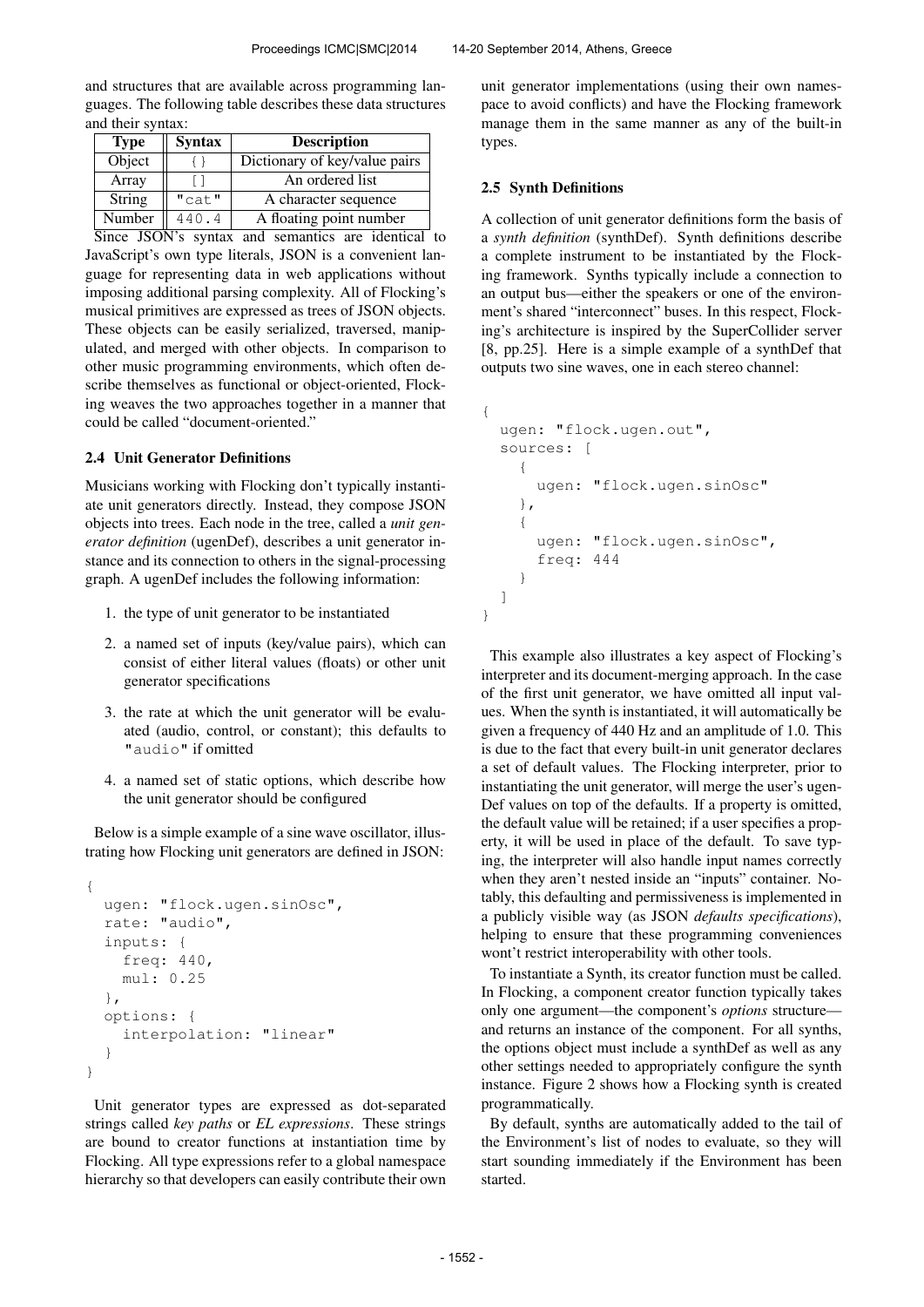```
var synth = flock.synth({
  synthDef: {
    id: "carrier",
    ugen: "flock.ugen.sinOsc",
    freq: 440,
    phase: {
      id: "mod",
      ugen: "flock.ugen.sinOsc",
      freq: 34.0,
      mul: {
        ugen: "flock.ugen.sinOsc",
        freq: 1/20,
        mul: Math.PI
      },
      add: Math.PI
    },
    mul: 0.25
  }
});
```
Figure 2. Instantiating a custom phase modulation synth.

## 2.6 Updating Values

Once a synth has been instantiated, its inputs can be changed on the fly. Flocking supports a highly dynamic signal processing pipeline; unit generators can be added or swapped out from a synth at any time, even while it's playing. Behind the scenes, everything in the signal graph is a unit generator, even static values.

In order to direct changes at a particular unit generator, it has to be given an identifying name. In the example shown in figure 2, the carrier and modulator unit generators are each given an id property that exposes them publicly. These names represent "cutpoints" into the overall tree that provide easier access to a particular unit generator. Synths keep track of all their named unit generators and provide get and set methods for making programmatic changes to their inputs.

Changes can be targeted at any unit generator within the tree using key path expressions. Here is an example of how changes can be made to different points in the unit generator tree with a single call to Synth.set():

```
synth.set({
  "carrier.freq": 220,
  "mod.mul.freq": 1/30
});
```
This example lowers the frequency of the carrier oscillator by an octave while simultaneously slowing down the rate at which the modulator's amplitude is oscillating.

This hierarchical path-based scheme for addressing Flocking's graph of signal generators is inspired by Open Sound Control's *addresses*, which provide a similar means for specifying arbitrary message targets within a tree. Indeed, OSC messages can be easily adapted to Flocking change specifications; this is accomplished with only a few lines of code in the Flocking OSC library. <sup>4</sup>

## 3. SCHEDULING

#### 3.1 Unit Generators Represent Change

Modelling the architectural distinction between different types of changes that occur at varying time scales is a common challenge faced by computer music systems. Such changes include:

- 1. highly optimized data flow-based changes that occur at the signal level
- 2. value or instrument changes scheduled at fixed or indeterminate rates (a "score")
- 3. messages or events sent between objects in an object-oriented system
- 4. user-triggered events from an OSC or MIDI controller, or from graphical user interface components such as buttons and knobs

Different systems take markedly different approaches to modelling these distinctions. Flocking attempts to unify the means for expressing both micro- and macro-level changes in a composition. Where other systems create a fundamental semantic and syntactic distinction between different sources of change (e.g. unit generators vs. patterns in SuperCollider), instruments and scheduled events alike are specified in Flocking as a tree of unit generators. The primary difference is the rate at which these unit generators are evaluated. This allows the same instruments that are used to define the note-level timbre and texture of a piece to be reused when shaping the larger-scale phrasing and structure of the music. Figure 3 provides an example of how changes are scheduled using Flocking's declarative scheduler to create a simple drum machine.

This example assumes that there is already a synth running (named "drumSynth"), which will produce a drum sound whenever its trigger input changes. First, we instantiate an asynchronous tempo scheduler—a type of scheduler that runs outside of the sample generation pipeline and that accepts time values specified in beats per minute. Currently there are only asynchronous Schedulers in Flocking; a sample-accurate implementation is in the planning stages.

The details of the desired changes are specified in the "score" section of the example. This particular score is defined with the following parameters:

- it should be repeatedly applied, every beat
- each change should be targeted at a particular instrument (specified by name)
- the value of each change should be determined by evaluating the supplied synthDef

<sup>4</sup> https://github.com/colinbdclark/flocking-osc/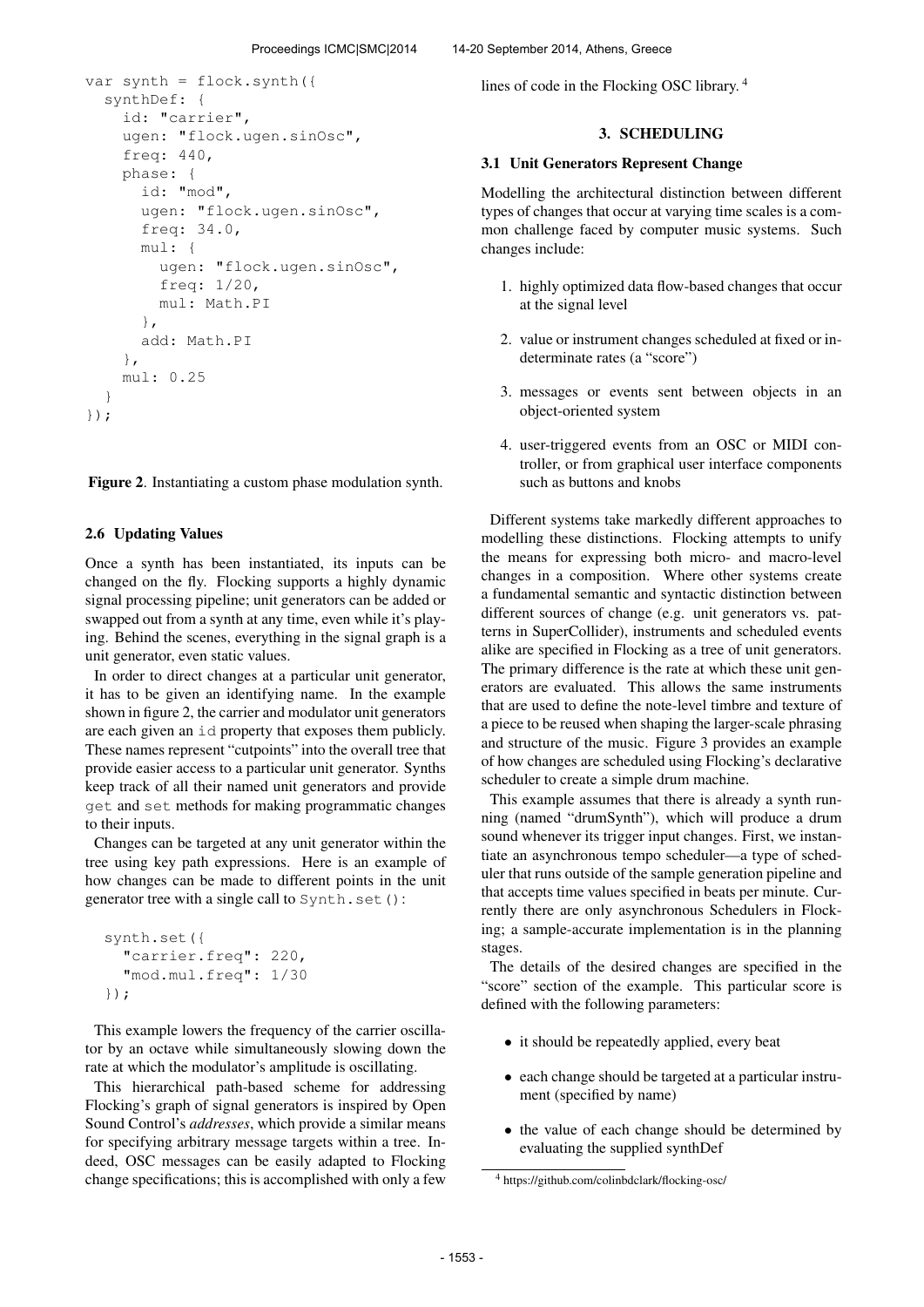```
flock.scheduler.async.tempo({
 bpm: 180,
  score: {
    interval: "repeat",
    time: 1,
    change: {
      synth: "drumSynth",
      values: {
        "trig.source": {
          synthDef: {
             ugen: "flock.ugen.sequence",
             list: [
               1, 1, 0, 1,
               1, 0, 1, 0
             ],
             loop: 1
          }
        }
      }
    }
  }
});
```
Figure 3. Scheduling changes with the Flocking Scheduler.

In Flocking, synths can be evaluated at different rates, including at audio, control, scheduled, and demand rate. The scheduler automatically takes care of parsing the JSONbased *change specification*, producing a *value synth* running at the specified scheduled rate, and targeting its stream of changes to the desired instrument synth. In figure 3 above, the scheduled synth will be evaluated on every beat. It produces values using a simple sequence unit generator, which cycles through a list of numbers in order.



Figure 4. Diagram showing the runtime structure of Flocking's declarative scheduler.

A full version of the example in figure 3, which also illustrates how synths and schedulers can be woven together in an entirely declarative way, is available on Github<sup>5</sup>.

#### Proceedings ICMC|SMC|2014 14-20 September 2014, Athens, Greece

#### 3.2 Rationale

This approach was inspired by an insight in James Tenney's *Computer Music Experiences* [9], where he points out the conceptual similarity between the macrostructure of a composition—events that occur over the duration of a piece of music—and the changes that occur at the microlevel of unit generators. In the early 1960s, Tenney attempted to use Music IV's unit generator system as the basis for algorithmically specifying the large-scale time structure of his compositions. He commented that the instruments "produced results that were quite interesting to me, but it was not very efficient to use the compiler itself for these operations... [requiring] a separation between the compositional procedures and the actual samplegeneration" [9, p.41–42]. This suggests that the architectural rift between composition-level and signal-level changes, which has been inherited by several generations of computer music systems since the 1960s, was born out of early performance issues.

Few would doubt that the performance factors of today's computer music systems are the same as they were on early mainframe systems, and the elegance and power of using unit generator for both signal- and composition-level changes is worth revisiting. Aside from simplicity, one of the main advantages of Flocking's approach to declarative scheduling is that it offers the potential to actually improve performance in the long run. A typical problem with computer music schedulers is ensuring that whatever work a user schedules is deterministic and optimized for real-time performance. Schedulers either have to trade off expressivity, limiting the types of changes that can be scheduled (such as with the Web Audio API's AudioParams), or leave it entirely up to the user to implement event producers that are sufficiently optimized. Flocking attempts to help users express changes in a way that can be optimized automatically by the framework. Unit generators are explicitly designed to be used in a real-time constrained context. As a result, the Flocking interpreter is free to take a scheduled synthDef and, if appropriate, inject its unit generator tree directly into the signal path of the target synth, ensuring that all changes occur with as little overhead as possible.

SynthDefs are similarly used in Flocking's MIDI and OSC libraries to define transformations between incoming control values and the inputs of an audio synth.

## 4. CURRENT STATE

#### 4.1 Relationship to the Web Audio API

Flocking currently makes limited use of the built-in native audio processing nodes in the W3C's Web Audio API<sup>6</sup>. It is the opinion of the authors that the version of the Web Audio API shipping in browsers today is insufficient to support the expressivity required by creative musicians without the support of additional libraries. Many of the limitations of the API are outlined in detail in [10]. Web Audio currently provides limited options for web developers who want to create their own custom synthesis algorithms in

<sup>5</sup> https://github.com/colinbdclark/flocking-

examples/blob/master/drum-machine/drum-machine.js

<sup>6</sup> http://www.w3.org/TR/webaudio/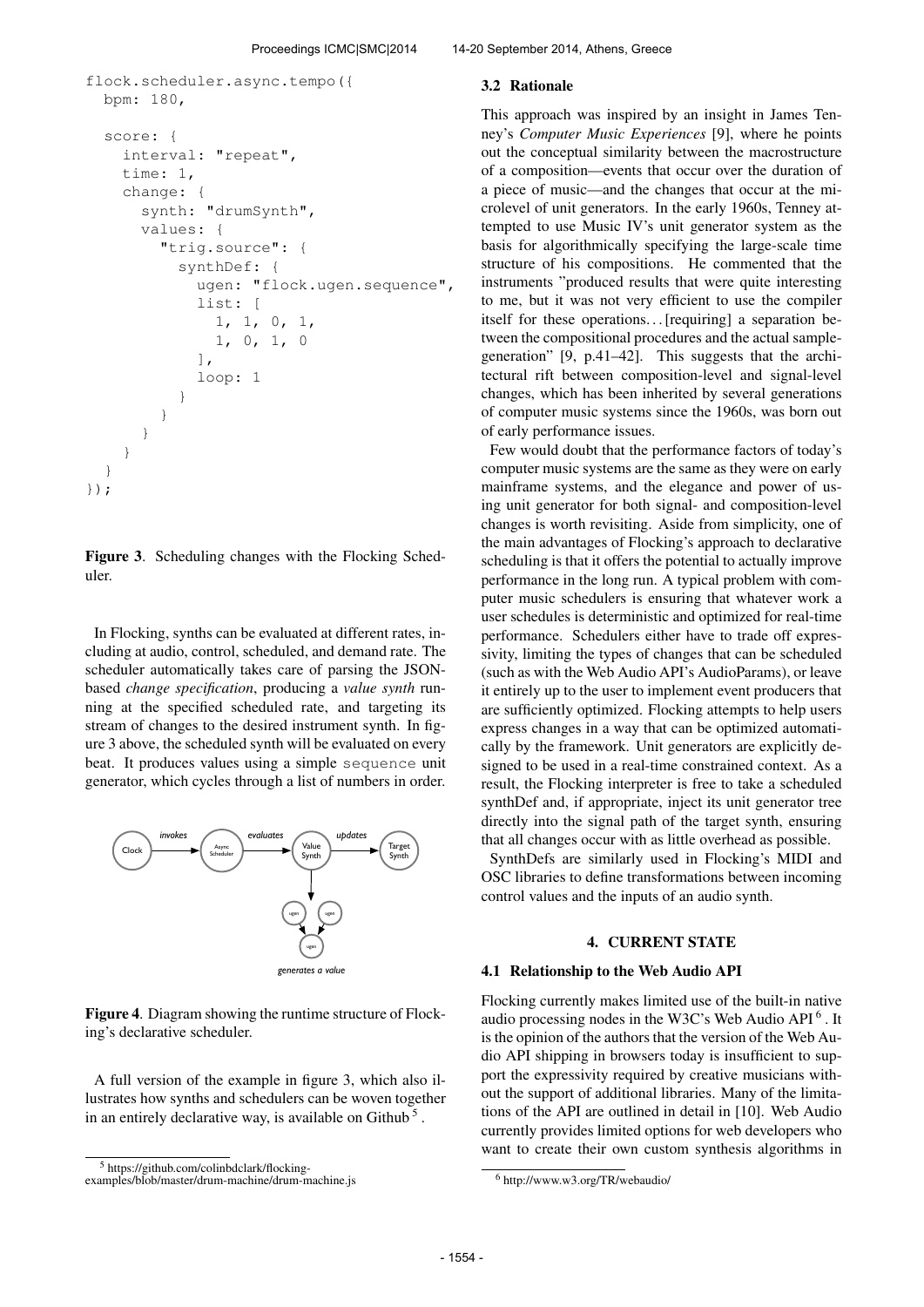JavaScript and expect them to perform well. In particular, it is difficult to mix native and JavaScript-based nodes in the same signal graph without imposing latency and synchronization issues.

Flocking predates the first Web Audio API implementation, and was architected specifically to allow web developers to contribute their own first-class signal processing implementations in an open way. As a result of this philosophy, and due to the performance and developer experience issues of the current Web Audio specification, Flocking uses only small parts of the API. Instead, it takes full control of the sample-generation process and provides musicians with an open palette of signal-generating building blocks that can be used to assemble sophisticated digital instruments.

#### 4.2 Comparison with Web Audio Libraries

Several other libraries also take a similar "all JavaScript" approach. *Gibberish* [11] and *CoffeeCollider* [12] are two prominent alternatives to Flocking. CoffeeCollider attempts to replicate the SuperCollider environment as closely as possible using the CoffeeScript programming language [13], while Gibberish takes a more traditional object-oriented approach. Although these environments each offer their own unique features, neither has attempted to stray far from the conventional models established by existing music programming environments.

Flocking, too, has taken architectural inspiration from several existing music programming systems, particularly the design of the SuperCollider 3 synthesis server. Flocking shares with it a simple "functions and state" architecture for unit generators, as well as a strict (conceptual) separation between the realtime constraints of the signalprocessing world and the more dynamic and event-driven application space, manifested in the architectural distinction between unit generators and synths [14, pp. 64].

#### 4.3 Performance

Much has been written about web audio performance issues related to the current generation of JavaScript runtimes generally (lack of deterministic, incremental garbage collection) and the Web Audio API specifically (the requirement for ScriptProcessorNodes to run on the main browser thread) [10, 11]. If history is any indication, it seems likely that the performance characteristics of the JavaScript language will keep improving as the browser performance wars continue to rage between Mozilla, Google, and Apple. In addition, Web Worker-based strategies for sample generation are currently being discussed for inclusion in the Web Audio API specification<sup>7</sup>, which will significantly improve the stability of JavaScript-based signal generators.

In the interim, many claims have been made about the relative performance merits of various optimization strategies used in toolkits such as Gibberish [11]. Most of these claims, however, focus on micro-benchmarks that measure the cost of small-scale operations in isolation, rather than taking into account the performance of real-world signal processing algorithms.

Avoiding the temptation to focus on micro-benchmarking and premature optimization, the approach we have taken in Flocking is to build an architecture and framework that can serve as a flexible, long-term foundation on which to continually evolve new features and improved performance. Significant effort has been invested in developing automated unit and performance tests for Flocking that measure the real-world costs of its approach.



Figure 5. A comparison of performance between Flocking and Gibberish. Smaller bars are faster.

With just-in-time compilers such as Google's  $V8<sup>8</sup>$  and Mozilla's IonMonkey<sup>9</sup>, we believe that real-world performance is best achieved by using simple algorithms that represent stable "hot loops" that can be quickly and permanently compiled into machine code by the runtime. The risk of micro-optimization efforts such as the codegeneration techniques promoted by Gibberish is "lumpy" (i.e. of an unpredictable duration) real-world performance caused by the JavaScript runtime having to re-trace and recompile code. This is particularly an issue when code needs to be dynamically generated and evaluated whenever the signal graph changes, such as the introduction of new synths or unit generators into the pipeline. Flocking avoids this risk while maintaining competitive performance by using a simple algorithm for traversing and evaluating unit generators. Synth nodes and unit generators are stored in flat, ordered lists. Flocking is able to quickly iterate through these lists and evaluate each signal generator in order. Synth nodes and unit generators can be added or removed from the pipeline at any time without forcing the JavaScript runtime to spill its caches when evaluating a new piece of code. This helps to ensure that Flocking's performance profile remains stable and consistent at runtime.

Despite very little optimization effort to date, preliminary benchmarks<sup>10</sup> suggest that Flocking's approach is promising both from the perspective of good performance as well as greater simplicity and maintainability in comparison to systems that use more complex code generation techniques. Figure 5 shows a simple test where one second's worth of samples were generated and timed for an FM synth consisting of three sine oscillators. This test

<sup>7</sup> https://github.com/WebAudio/web-audio-api/issues/113

<sup>8</sup> https://code.google.com/p/v8/

<sup>9</sup> https://wiki.mozilla.org/IonMonkey/Overview

<sup>10</sup> https://github.com/colinbdclark/webaudio-performance-benchmarks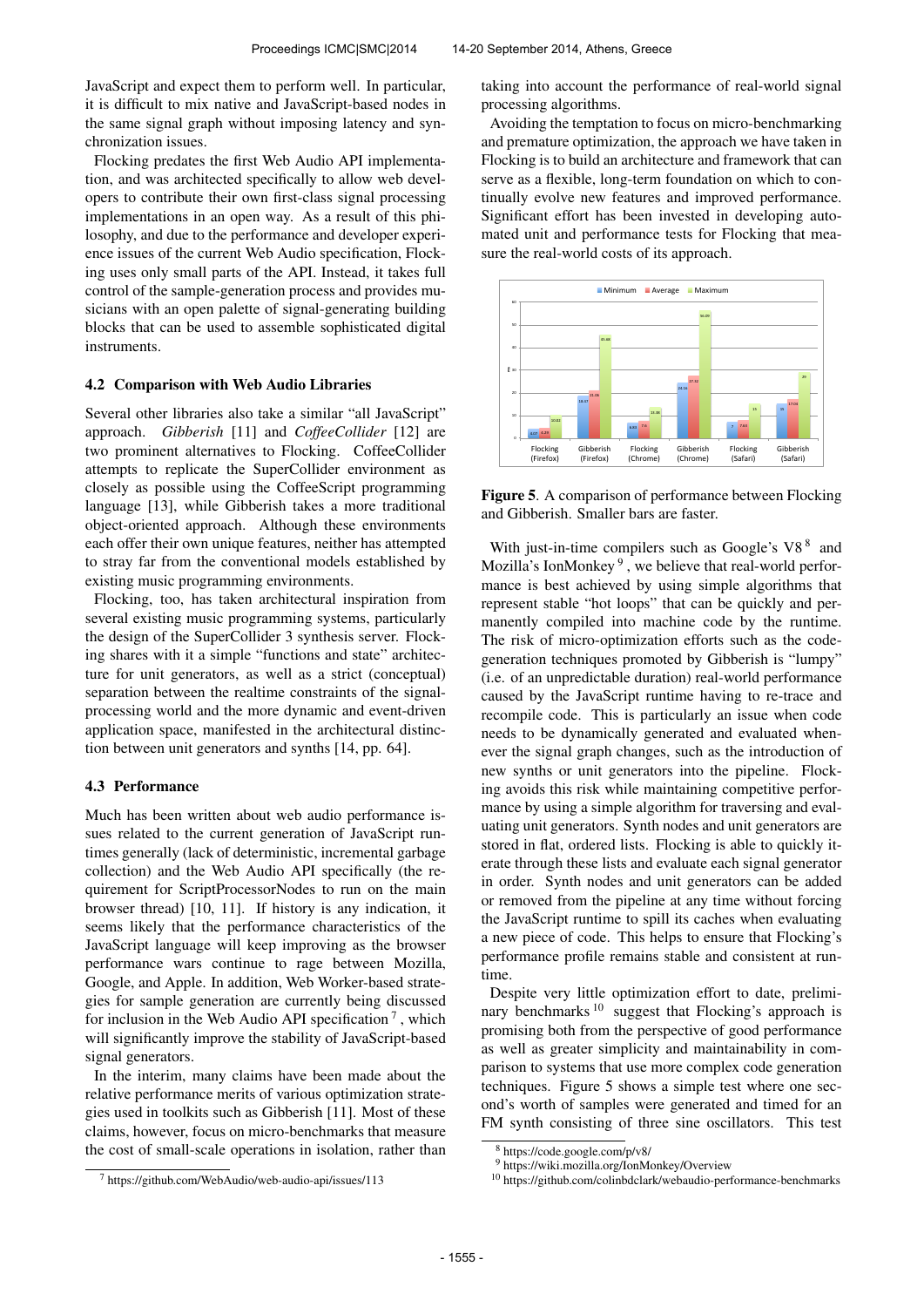was performed 10000 times to illustrate realistic VM behaviour. The minimum, average, and maximum times are graphed in milliseconds. The tests were carried out on an Apple MacBook Pro laptop with a 2.3 GHz Intel Core i7 processor. Many factors can influence benchmark results, but Flocking's performance appears to be significantly better than Gibberish on every browser.

#### 4.4 The Flocking Playground

Flocking's data-oriented approach can be useful for a variety of musical and social purposes. For example, a generative music application can algorithmically produce JSON synthDefs on the fly that introduce new instruments or variations on existing instruments into the system. Similarly, a visualization and editing environment can traverse the source code of a synthDef and produce a rendering that allows users to inspect or edit their instruments visually.

The Flocking Playground (see figure 6) is a simple webbased development environment that serves as an evolving platform for showing Flocking's features and approach. It provides the ability to:

- browse, audition, edit, and share links to a variety of Flocking demos
- develop new instruments and compositions in the integrated code editor
- see a synchronized visual rendering of a synth's source code

The Playground's graphical mode parses a user's JSON SynthDef specifications and renders them on the fly using a combination of HTML, CSS, and SVG into a flowbased diagram that illustrates the synth's structure and signal flow.



Figure 6. A screenshot of Flocking's interactive programming environment.

The Flocking Playground is built with Fluid Infusion  $11$ , a JavaScript framework that supports end-user personalization and authoring [15]. Infusion's infrastructure for relaying, transforming, and firing changes across diverse models within an application are critical for maintaining



Figure 7. A screenshot of the Playground's visual view.

synchronization between the graphical and source views of the Playground. Infusion continues to be a source of significant architectural inspiration for Flocking, and the two frameworks share a common philosophy and approach.

#### 4.5 Greater Web Audio Integration

Due to the fact that Flocking takes control of the sample generation process directly, it uses very few features of the W3C Web Audio API. As the specification evolves, plans are underway to adopt more of its features in Flocking. At the moment, Flocking consists of a single ScriptProcessorNode that is connected to the Web Audio API's destination sink. Limited support for injecting native Nodes before and after the Flocking script node is available, opening up the possiblity of using nodes such the MediaStreamSource, Panner, and Analyser nodes in tandem with Flocking. Nonetheless it remains difficult to build complex graphs that mix native and Flocking-based processors.

We are in the midst of planning an updated version of the Flocking architecture that allows Flocking unit generators to be interleaved freely with native Web Audio nodes. This approach will introduce a proxy unit generator type that adapts inputs between a native node and a Flocking unit generator.



Figure 8. A diagram showing how Flocking will support mixing unit generators with native Web Audio API nodes.

This architecture change will also help prepare Flocking

<sup>11</sup> http://fluidproject.org/products/infusion